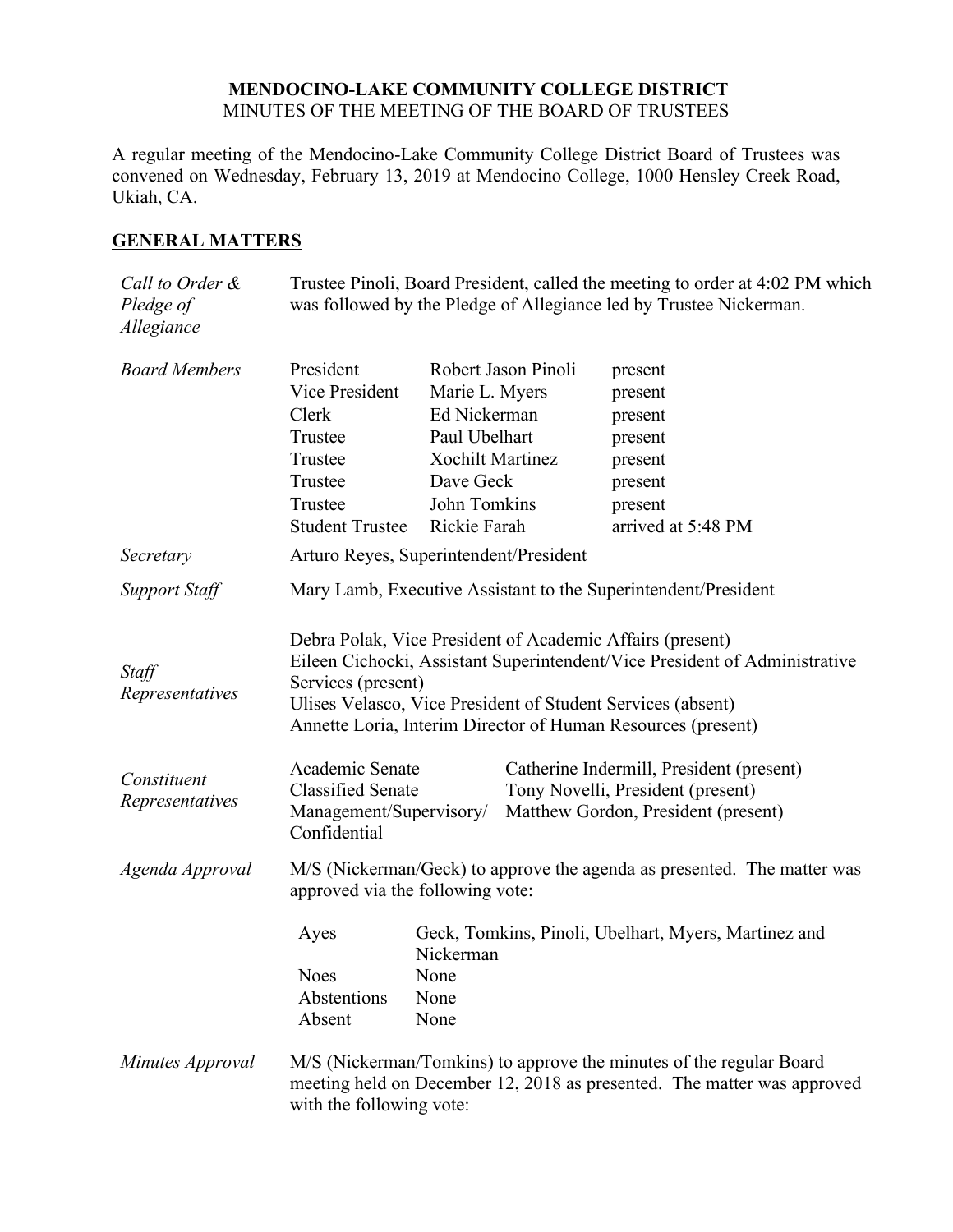| Ayes        | Geck, Tomkins, Pinoli, Ubelhart, Nickerman, Martinez and |
|-------------|----------------------------------------------------------|
|             | Myers                                                    |
| <b>Noes</b> | None                                                     |
| Abstentions | None                                                     |
| Absent      | <b>None</b>                                              |

M/S (Nickerman/Tomkins) to approve the minutes of the Board workshop held on January 16, 2019 as presented. The matter was approved with the following vote:

| Ayes        | Geck, Tomkins, Pinoli, Ubelhart, Myers, Martinez and |
|-------------|------------------------------------------------------|
|             | Nickerman                                            |
| <b>Noes</b> | None                                                 |
| Abstentions | None                                                 |
| Absent      | None                                                 |

M/S (Nickerman/Tomkins) to approve the minutes of the Special Meeting held on January 16, 2019 as presented. The matter was approved with the following vote:

| Ayes        | Geck, Tomkins, Pinoli, Ubelhart, Myers, Martinez and |
|-------------|------------------------------------------------------|
|             | Nickerman                                            |
| <b>Noes</b> | None                                                 |
| Abstentions | None                                                 |
| Absent      | None                                                 |

### **CLOSED SESSION**

The Board adjourned to Closed Session at 4:05 PM with Board President Pinoli stating items 2.1, 2.2, 2.3 and 2.4 will be discussed in closed session.

### **OPEN SESSION**

*Report of Action Taken in Closed Session* The Board returned to open session at 5:48 PM with Board President Pinoli reporting no action taken in closed session.

- 
- *Public Comments* Cindy Chapman read a comment on behalf of Kris Bartolomei regarding the SEIU picket during the Welcome Week activity in Pomo Plaza.
	- Cathleen Kucz read a copy of a comment from several Classified staff members regarding the recent paid advertisement which was run the Ukiah Daily Journal on February 3, 2019.
	- Bill Pauli addressed the board on the proposed student housing and the impact on the area.
	- Tom Dow addressed the board as a member of the Foundation Board regarding the College Promise Program.

### **PRESIDENT AND ADMINISTRATION REPORT**

A written report was presented by Superintendent/President Reyes.

## **CONSENT AGENDA**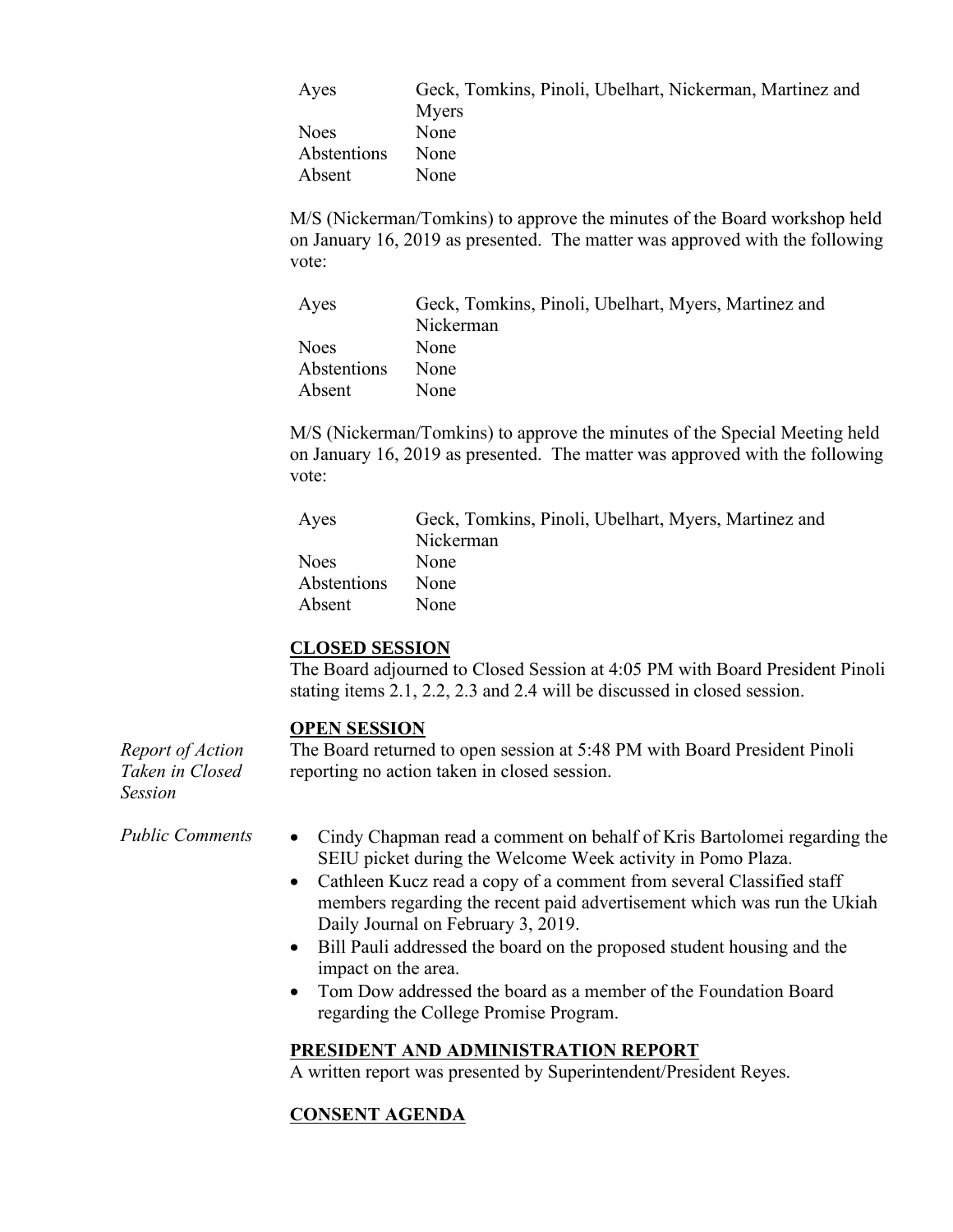M/S (Myers/Tomkins) Board of Trustees does hereby approve the Consent Agenda as presented. The consent agenda was approved with the following vote:

| Ayes             | Geck, Tomkins, Pinoli, Martinez, Nickerman, Ubelhart and |
|------------------|----------------------------------------------------------|
|                  | Myers                                                    |
| Noes.            | None                                                     |
| Abstentions None |                                                          |
| Absent           | <b>None</b>                                              |

Items with an asterisk \* were approved by one motion as the Consent Agenda.

# **Personnel**

| $Employment -$<br>Short-Term Non<br>Continuing (STNC)<br><b>Employees</b>                                | *RESOLVED, That the Mendocino-Lake Community College District Board of<br>Trustees does hereby ratify the employment of the short-term non-continuing<br>(STNC) employees as submitted and presented at the meeting pending receipt<br>of all necessary employment eligibility requirements.                                                                                               |
|----------------------------------------------------------------------------------------------------------|--------------------------------------------------------------------------------------------------------------------------------------------------------------------------------------------------------------------------------------------------------------------------------------------------------------------------------------------------------------------------------------------|
| $Employment - Part-$<br>Time Faculty                                                                     | *RESOLVED, That the Mendocino-Lake Community College District Board of<br>Trustees does hereby approve the list of part-time faculty as submitted and<br>presented at the meeting pending receipt of all necessary employment eligibility<br>requirements.                                                                                                                                 |
| $Employment -$<br>Temporary, Non-<br>Tenure Track<br>Categorically<br><b>Funded Full-Time</b><br>Faculty | *RESOLVED, That the Mendocino-Lake Community College District Board of<br>Trustees does hereby approve employment of Maria Guadalupe Avina,<br>Temporary, Non-Tenure Track, Categorically Funded Full-Time Faculty, FYI<br>Counselor, effective June 1, 2019 as presented pending receipt of all necessary<br>employment eligibility requirements.                                         |
| <b>Renew Contracts</b><br>for Categorically<br><b>Funded Faculty</b>                                     | *RESOLVED, That the Mendocino-Lake Community College District Board of<br>Trustees does hereby approves the annual categorically funded faculty contracts<br>for Sara Bogner, Director of Physical Therapist Assistant Program and Apryl<br>Guisasola, Equity Counselor as presented.                                                                                                      |
| <b>Faculty Contracts</b>                                                                                 | *RESOLVED, That the Mendocino-Lake Community College District Board of<br>Trustees does hereby approve the list contracts for the tenure-track faculty as<br>presented.                                                                                                                                                                                                                    |
| Contract<br>Amendment - Vice<br>Presidents                                                               | *RESOLVED, That the Mendocino-Lake Community College District Board of<br>Trustees does hereby approves the 2.71% off-schedule increase for the 2018/19<br>fiscal year for Eileen Cichocki, Assistant Superintendent/Vice President of<br>Administrative Services, Debra Polak, Vice President of Academic Affairs and<br>Ulises Velasco, Vice President of Student Services as presented. |
| Classified - Release<br><b>During Probation</b>                                                          | *RESOLVED, That the Mendocino-Lake Community College District Board of<br>Trustees does hereby ratify the release during probation of a Financial Aid<br>Technician effective 12/19/18.                                                                                                                                                                                                    |
| Resignation -                                                                                            | *RESOLVED, That the Mendocino-Lake Community College District Board of                                                                                                                                                                                                                                                                                                                     |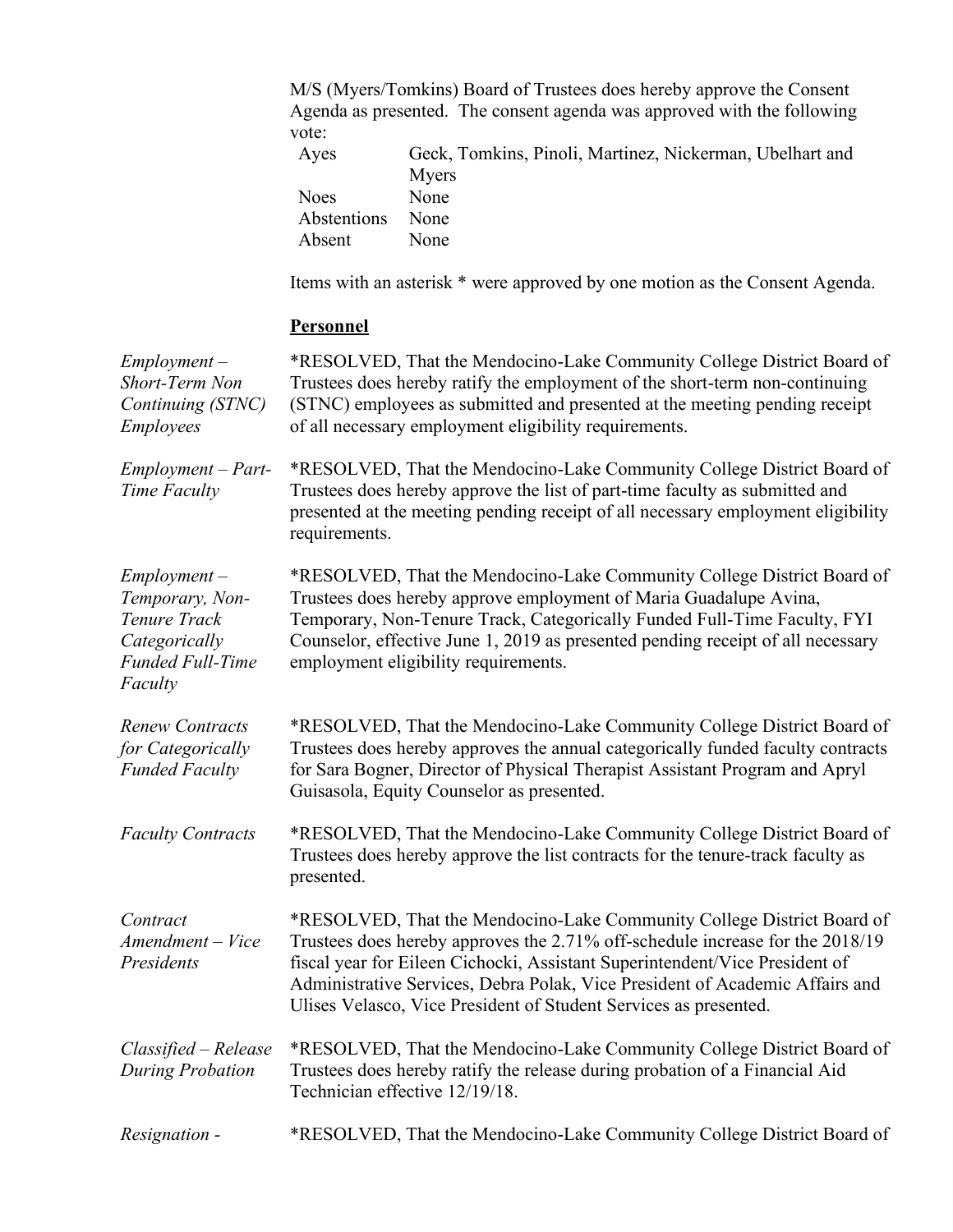| Classified                                                                                | Trustees does hereby accept the resignation of John Loucks,<br>Telecommunication Technician effective March 30, 2019.                                                                                                                                                                                                                                                                                                                                                                                 |                                                                                           |  |
|-------------------------------------------------------------------------------------------|-------------------------------------------------------------------------------------------------------------------------------------------------------------------------------------------------------------------------------------------------------------------------------------------------------------------------------------------------------------------------------------------------------------------------------------------------------------------------------------------------------|-------------------------------------------------------------------------------------------|--|
| Fiscal Report as of<br>December 31, 2018                                                  | <b>Other Items</b><br>*RESOLVED, That the Mendocino-Lake Community College District Board of<br>Trustees does hereby accept the fiscal report as of December 31, 2018 as<br>presented.                                                                                                                                                                                                                                                                                                                |                                                                                           |  |
| <b>Donations</b>                                                                          | *RESOLVED, That the Mendocino-Lake Community College District Board of<br>Trustees does hereby accept the donated items from Chris Klinger, Elizabeth<br>Penny, Iwayam Suardika, Scott Willoughby, Marlina Trujillo, Shawn Morgan,<br>Ana Lucas and Linda Cotton on behalf of the Floyd Cotton Estate as presented.                                                                                                                                                                                   |                                                                                           |  |
| Quarterly Fiscal<br>Status Report $-AB$<br>2910                                           | *RESOLVED, That the Mendocino-Lake Community College District Board of<br>Trustees does hereby accept the quarterly fiscal status report as presented.                                                                                                                                                                                                                                                                                                                                                |                                                                                           |  |
| Mendocino College<br>2018-2019 Catalog<br>Addendum                                        | *RESOLVED, That the Mendocino-Lake Community College District Board of<br>Trustees does hereby approve the 2018-2019 Mendocino College catalog<br>addendum as presented.                                                                                                                                                                                                                                                                                                                              |                                                                                           |  |
| <b>Student Housing</b><br>Presentation and<br>Possible Action                             | <b>INFORMATIONAL/ACTION ITEM</b><br>After viewing the presentation by Juan Barroso from Derivi Castellanos and<br>discussing the information presented, the board determined it would like to<br>have time to gather more information from the staff and students regarding the<br>housing location and to investigate the possible funding scenarios. With this in<br>mind, the board took no action at this time but will bring the topic back for<br>further discussion at the March 2019 meeting. |                                                                                           |  |
| <b>Board of Trustees</b><br><b>Budget Parameters</b><br>for District<br>2019/2020 Budgets | <b>ACTION ITEMS</b><br>After reviewing the information presented, the board took the following action:<br>M/S (Geck/Nickerman) that the Mendocino-Lake Community College District<br>Board of Trustees does hereby adopt the 2019/2020 Budget Parameters as<br>presented with the following vote:                                                                                                                                                                                                     |                                                                                           |  |
|                                                                                           | Ayes<br><b>Noes</b><br>Abstentions<br>Absent                                                                                                                                                                                                                                                                                                                                                                                                                                                          | Geck, Tomkins, Ubelhart, Myers, Pinoli, Martinez and<br>Nickerman<br>None<br>None<br>None |  |
| Contracts and<br>$A$ greements $-$                                                        | following action:                                                                                                                                                                                                                                                                                                                                                                                                                                                                                     | After reviewing the information presented and discussion, the board took the              |  |
| Quarterly<br>Ratification                                                                 | M/S (Tomkins/Myers) that the Mendocino-Lake Community College District<br>Board of Trustees does hereby ratify the contracts and agreements as presented<br>with the following vote:                                                                                                                                                                                                                                                                                                                  |                                                                                           |  |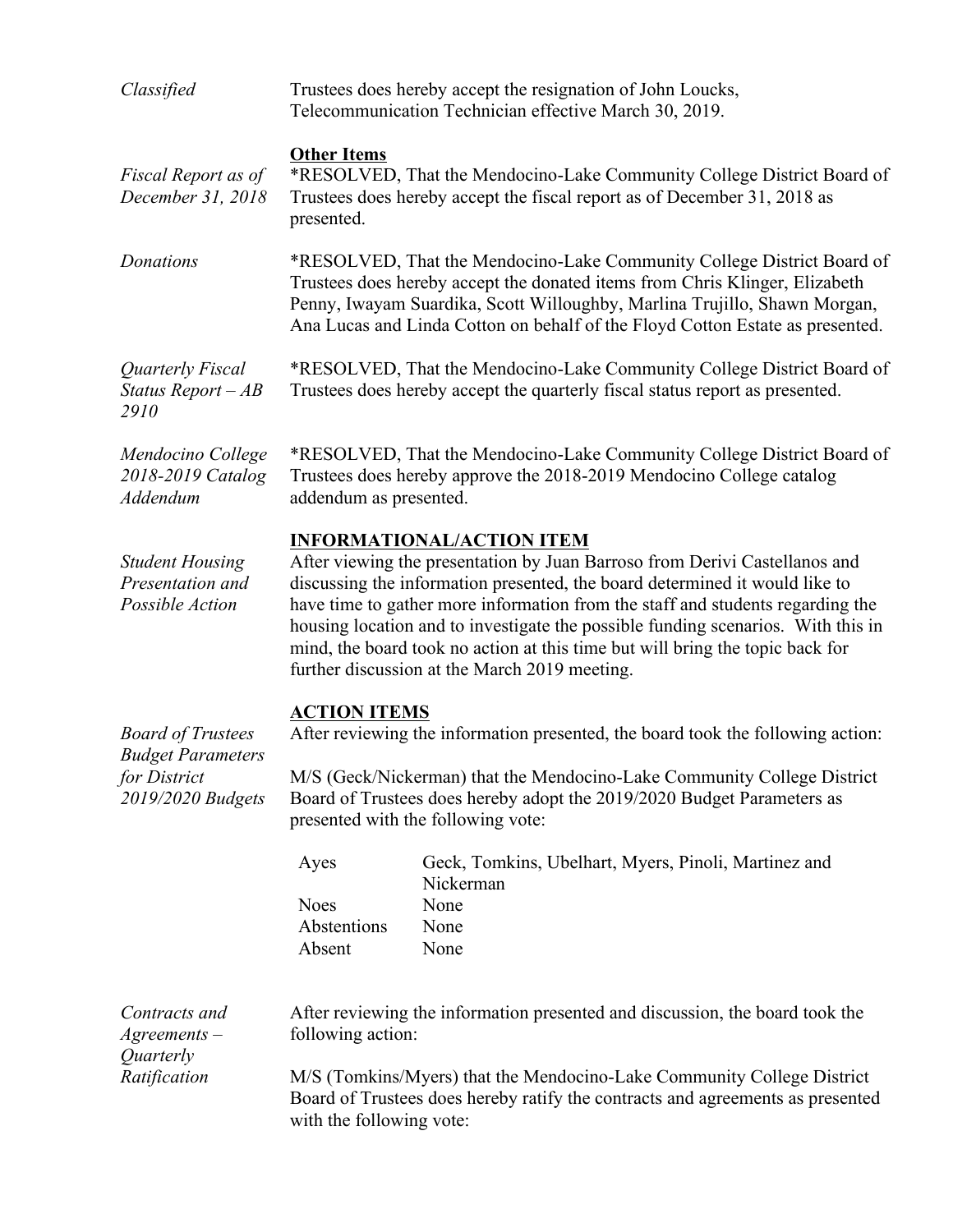|                                                                   | Ayes                                                                                                                                                                                                                                                                                                                                                                                                                                                                                        | Geck, Tomkins, Ubelhart, Myers, Pinoli, Martinez and<br>Nickerman                                                                                                                 |  |
|-------------------------------------------------------------------|---------------------------------------------------------------------------------------------------------------------------------------------------------------------------------------------------------------------------------------------------------------------------------------------------------------------------------------------------------------------------------------------------------------------------------------------------------------------------------------------|-----------------------------------------------------------------------------------------------------------------------------------------------------------------------------------|--|
|                                                                   | <b>Noes</b>                                                                                                                                                                                                                                                                                                                                                                                                                                                                                 | None                                                                                                                                                                              |  |
|                                                                   | Abstentions                                                                                                                                                                                                                                                                                                                                                                                                                                                                                 | None                                                                                                                                                                              |  |
|                                                                   | Absent                                                                                                                                                                                                                                                                                                                                                                                                                                                                                      | None                                                                                                                                                                              |  |
| Notification of<br>$Classified \, Layoffs$ –<br>Resolution 02-19- | After reviewing the information provided and ensuing discussion, the board<br>took the following action:<br>M/S (Ubelhart/Tomkins) that the Board of Trustees of the Mendocino-Lake<br>Community College District does hereby adopt resolution 02-19-01 and directs<br>the Superintendent/President to send lay-off notices to those individuals<br>currently employed in the HEP and CAMP categorically-funded positions as<br>presented. The motion was approved with the following vote: |                                                                                                                                                                                   |  |
| 01                                                                |                                                                                                                                                                                                                                                                                                                                                                                                                                                                                             |                                                                                                                                                                                   |  |
|                                                                   | Ayes                                                                                                                                                                                                                                                                                                                                                                                                                                                                                        | Geck, Tomkins, Ubelhart, Myers, Pinoli, Martinez and<br>Nickerman                                                                                                                 |  |
|                                                                   | <b>Noes</b>                                                                                                                                                                                                                                                                                                                                                                                                                                                                                 | None                                                                                                                                                                              |  |
|                                                                   | Abstentions                                                                                                                                                                                                                                                                                                                                                                                                                                                                                 | None                                                                                                                                                                              |  |
|                                                                   | Absent                                                                                                                                                                                                                                                                                                                                                                                                                                                                                      | None                                                                                                                                                                              |  |
| Mendocino College<br>Foundation, Inc.                             |                                                                                                                                                                                                                                                                                                                                                                                                                                                                                             | <b>INFORMATIONAL REPORTS</b><br>A written informational report was submitted by the Executive Director of the<br>Mendocino College Foundation. She stated she had nothing to add. |  |
|                                                                   |                                                                                                                                                                                                                                                                                                                                                                                                                                                                                             |                                                                                                                                                                                   |  |
| <b>Constituents Group</b><br>Reports                              | <b>Academic Senate</b>                                                                                                                                                                                                                                                                                                                                                                                                                                                                      | A written report was submitted by Academic Senate President Catherine<br>Indermill who stated she had nothing to add.                                                             |  |
|                                                                   | <b>Classified Senate</b><br>A written report was submitted by Classified Senate President Tony Novelli<br>who stated he had nothing to add.                                                                                                                                                                                                                                                                                                                                                 |                                                                                                                                                                                   |  |
|                                                                   | <b>Management/Supervisory/Confidential</b><br>A written report was submitted by Management/Supervisory/Confidential<br>President Matthew Gordon who stated he had nothing to add.                                                                                                                                                                                                                                                                                                           |                                                                                                                                                                                   |  |
| <b>Board Policy</b><br>Additions and<br>$Revisions - First$       | Board policies #4040 – Library and Learning Support Services, #4250 –<br>Probation, Dismissal and Readmission, #5205 - Student Accident Insurance<br>and #5210 – Communicable Disease were presented for review and                                                                                                                                                                                                                                                                         |                                                                                                                                                                                   |  |

and #5210 – Communicable Disease were presented for review and

information. Voting on these policies will take place at the March 2019 board

An update report of the work being completed during the February 2019 visit was shared with the board. In addition, information from Dr. David Trites regarding his most recent visit was also shared with the members of the board.

*Reading*

*Campus Climate and Student Engagement Update*

meeting.